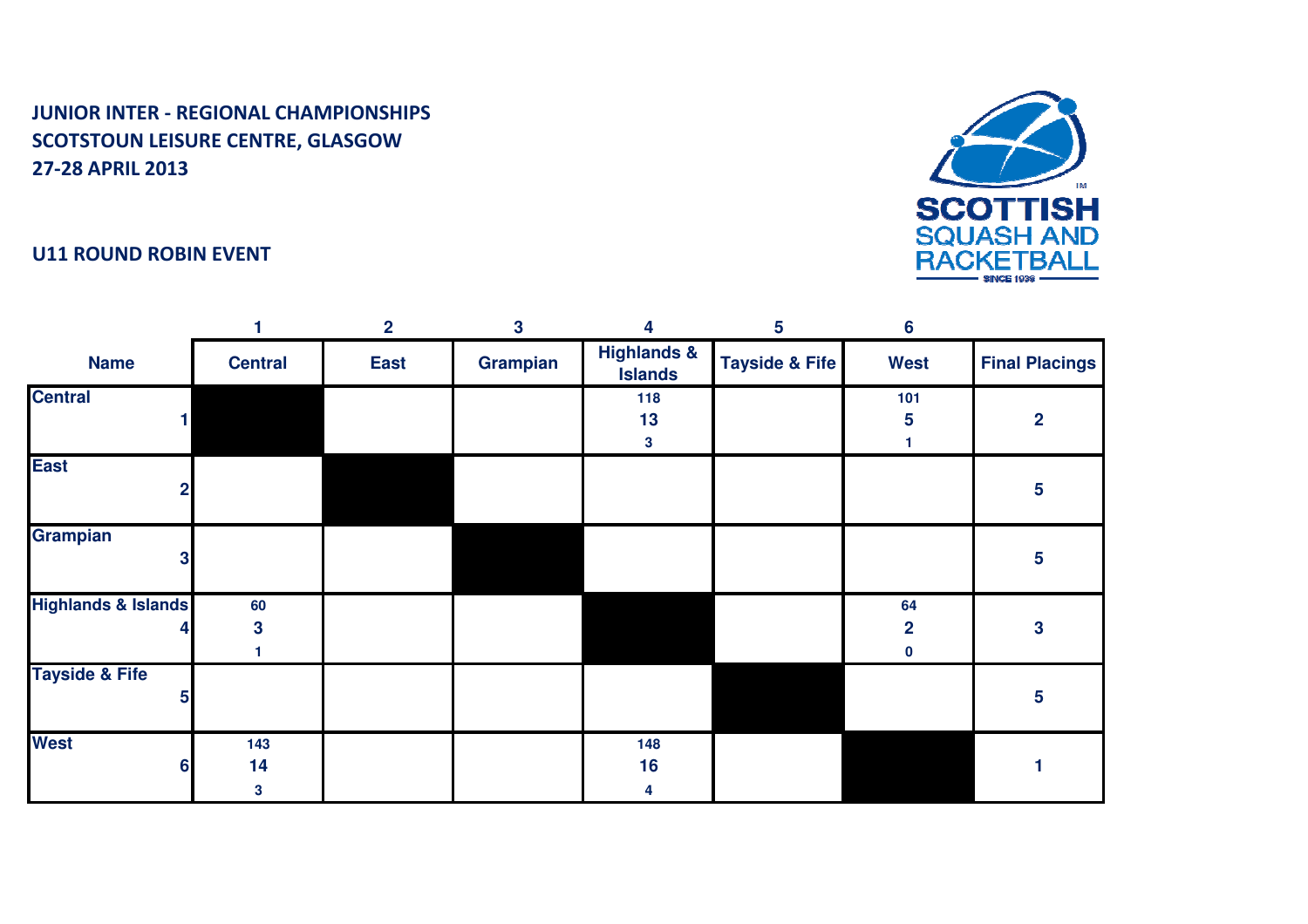

### U13 ROUND ROBIN EVENT

|                                |                | $\overline{2}$ | $\overline{\mathbf{3}}$ | 4                                        | 5                         | $6\phantom{1}6$ |                       |
|--------------------------------|----------------|----------------|-------------------------|------------------------------------------|---------------------------|-----------------|-----------------------|
| <b>Name</b>                    | <b>Central</b> | <b>East</b>    | Grampian                | <b>Highlands &amp;</b><br><b>Islands</b> | <b>Tayside &amp; Fife</b> | <b>West</b>     | <b>Final Placings</b> |
| <b>Central</b>                 |                | 144            | 125                     | 63                                       |                           | 73              |                       |
|                                |                | 13             | 13                      | 0                                        |                           |                 | 3                     |
|                                |                | 3              | 3                       | 0                                        |                           | 0               |                       |
| <b>East</b>                    | 126            |                | 145                     | 36                                       |                           | 48              |                       |
|                                | 6              |                | 16                      | 0                                        |                           | O               | 4                     |
|                                |                |                | 4                       | 0                                        |                           | 0               |                       |
| <b>Grampian</b>                | 73             | 72             |                         | 29                                       |                           | 23              |                       |
| 3                              | 3              |                |                         | 0                                        |                           | n               | 5                     |
|                                |                | 0              |                         | 0                                        |                           | 0               |                       |
| <b>Highlands &amp; Islands</b> | 135            | 132            | 132                     |                                          |                           | 109             |                       |
|                                | 16             | 16             | 16                      |                                          |                           | 6               | $\overline{2}$        |
|                                | 4              | 4              | 4                       |                                          |                           | 2               |                       |
| <b>Tayside &amp; Fife</b>      |                |                |                         |                                          |                           |                 |                       |
| 5                              |                |                |                         |                                          |                           |                 | 6                     |
|                                |                |                |                         |                                          |                           |                 |                       |
| <b>West</b>                    | 140            | 132            | 132                     | 122                                      |                           |                 |                       |
| 6                              | 16             | 16             | 16                      | 10                                       |                           |                 |                       |
|                                |                |                | 4                       | $\overline{2}$                           |                           |                 |                       |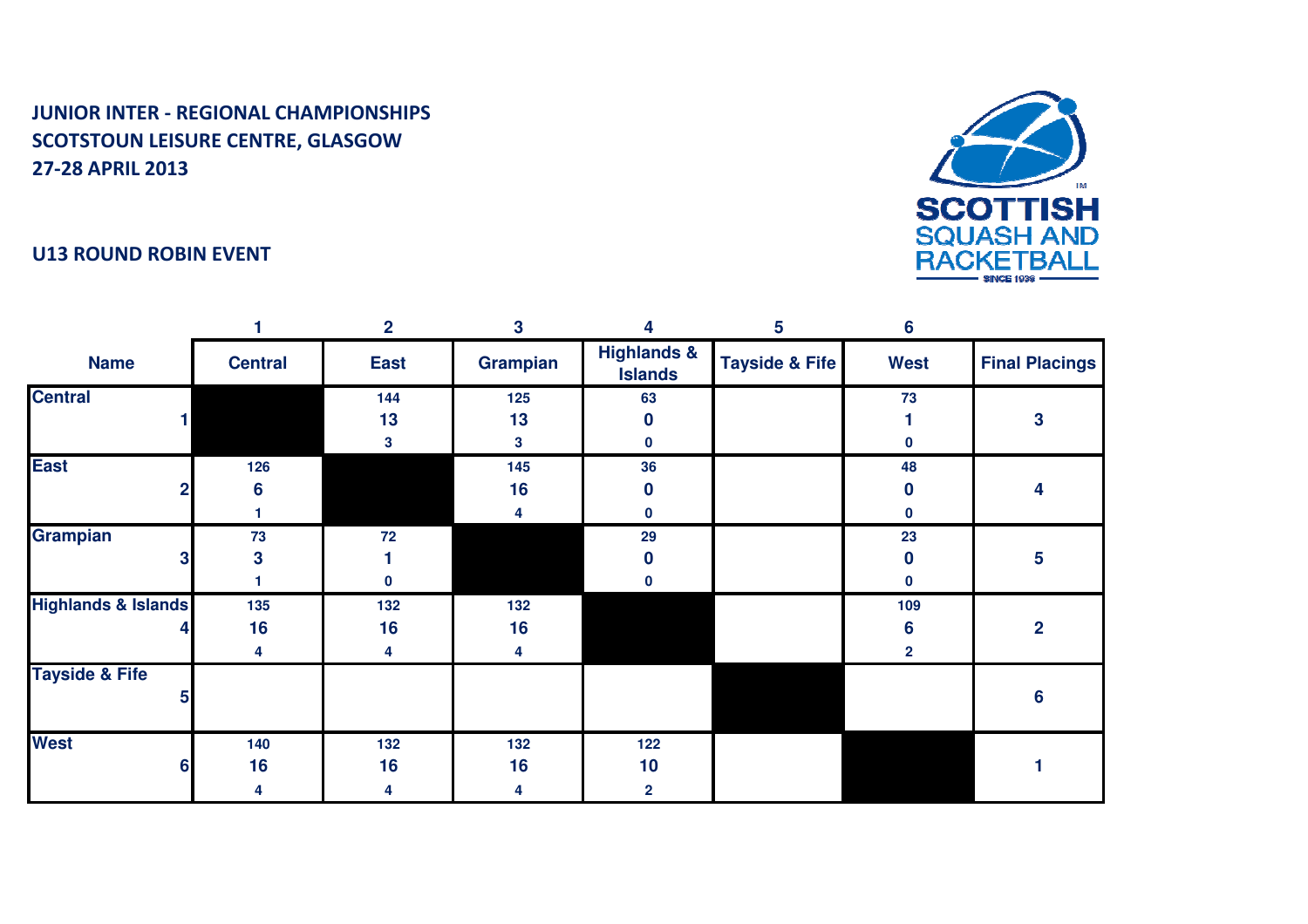# **SCOTTISH**<br>SQUASH AND **RACKETBALL**

### U15 ROUND ROBIN EVENT

|                                |                | $\overline{2}$ | $\mathbf{3}$    | 4                                        | 5                         | $6\phantom{a}$ |                       |
|--------------------------------|----------------|----------------|-----------------|------------------------------------------|---------------------------|----------------|-----------------------|
| <b>Name</b>                    | <b>Central</b> | <b>East</b>    | <b>Grampian</b> | <b>Highlands &amp;</b><br><b>Islands</b> | <b>Tayside &amp; Fife</b> | <b>West</b>    | <b>Final Placings</b> |
| <b>Central</b>                 |                | 132            | 137             | 117                                      | 134                       | 87             |                       |
|                                |                | 16             | 16              | 11                                       | 12                        | 3              | $\overline{2}$        |
|                                |                | 4              | 4               | $\mathbf{2}$                             | $\overline{\mathbf{2}}$   |                |                       |
| <b>East</b>                    | 90             |                | 128             | 129                                      | 101                       | 82             |                       |
|                                | 0              |                | 13              | 6                                        | 10                        | 3              | 5                     |
|                                | 0              |                | 3               |                                          | $\overline{\mathbf{2}}$   | ŋ              |                       |
| <b>Grampian</b>                | 55             | 70             |                 | 47                                       | 50                        | 45             |                       |
| 3                              | 0              |                |                 | n                                        | 0                         | O              | 6                     |
|                                | 0              |                |                 | O                                        | 0                         | 0              |                       |
| <b>Highlands &amp; Islands</b> | 90             | 117            | 132             |                                          | 129                       | 62             |                       |
|                                | 6              | 13             | 16              |                                          | 13                        |                | 3                     |
|                                | $\mathbf{2}$   | 3              | 4               |                                          | 3                         | 0              |                       |
| <b>Tayside &amp; Fife</b>      | 100            | 87             | 132             | 97                                       |                           | 113            |                       |
| 5                              | 6              | 6              | 16              | 4                                        |                           | 2              | 4                     |
|                                | $\mathbf{2}$   | $\mathbf{2}$   | 4               |                                          |                           |                |                       |
| <b>West</b>                    | 113            | 145            | 132             | 141                                      | 128                       |                |                       |
| 6                              | 13             | 16             | 16              | 16                                       | 16                        |                |                       |
|                                | 3              | 4              | 4               | 4                                        | 3                         |                |                       |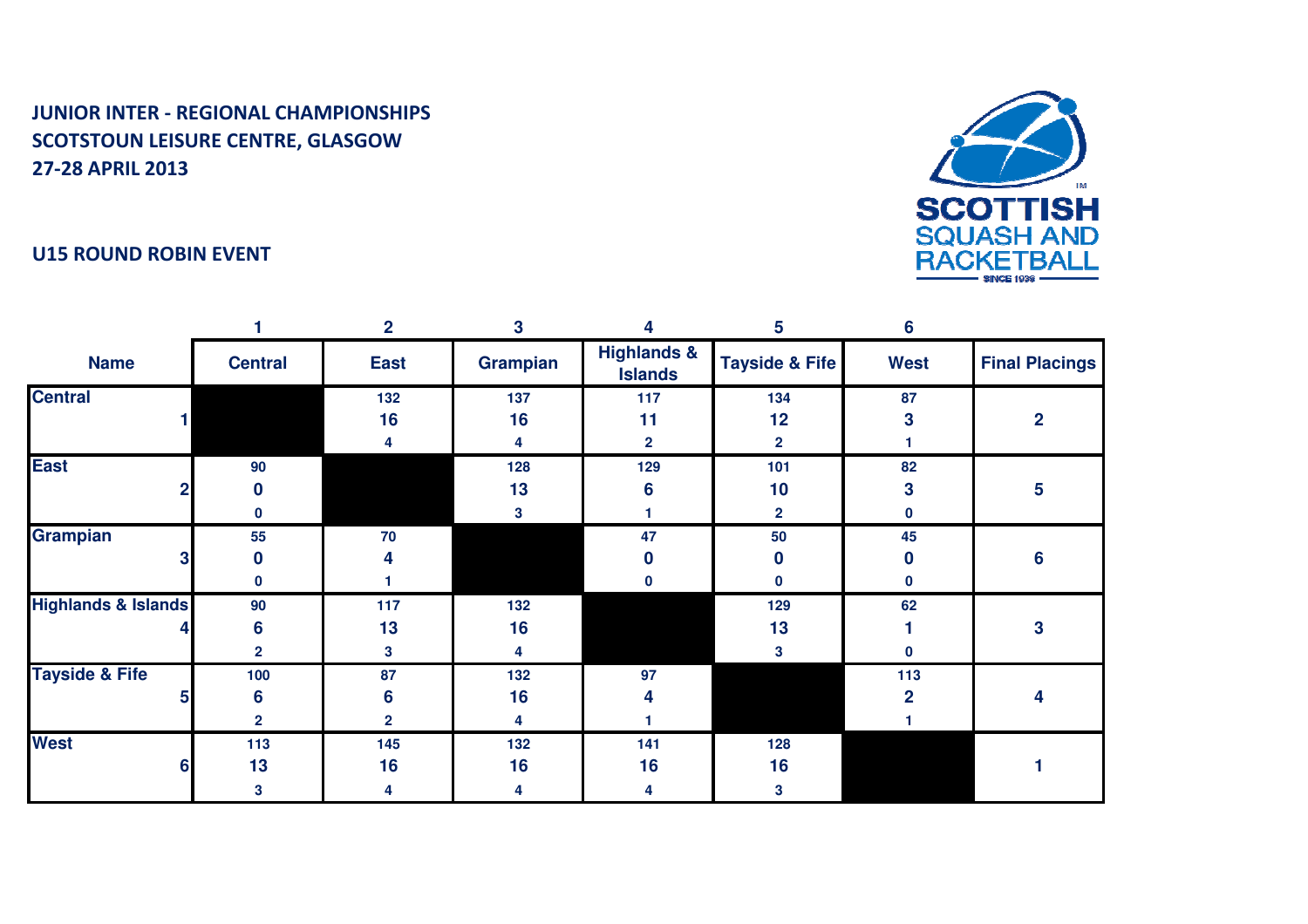



|                                |                | $\overline{2}$ | 3              | 4                                        | 5                         | $6\phantom{1}6$ |                       |
|--------------------------------|----------------|----------------|----------------|------------------------------------------|---------------------------|-----------------|-----------------------|
| <b>Name</b>                    | <b>Central</b> | <b>East</b>    | Grampian       | <b>Highlands &amp;</b><br><b>Islands</b> | <b>Tayside &amp; Fife</b> | <b>West</b>     | <b>Final Placings</b> |
| <b>Central</b>                 |                |                |                |                                          |                           |                 |                       |
|                                |                |                |                |                                          |                           |                 | 6                     |
| <b>East</b>                    |                |                | 144            | 149                                      | 149                       | $112$           |                       |
| 2                              |                |                | 7              | 16                                       | 14                        | 5               | 3                     |
|                                |                |                | $\mathbf{2}$   | 4                                        | 3                         |                 |                       |
| <b>Grampian</b>                |                | 144            |                | 145                                      | 124                       | 100             |                       |
| 3                              |                | 13             |                | 16                                       | 13                        | 4               | $\overline{2}$        |
|                                |                | $\mathbf{2}$   |                | $\mathbf{2}$                             | $\mathbf{3}$              |                 |                       |
| <b>Highlands &amp; Islands</b> |                | 77             | 80             |                                          | 43                        | 66              |                       |
|                                |                | $\overline{2}$ | $\overline{2}$ |                                          | 0                         |                 | 5                     |
|                                |                | $\bf{0}$       | 0              |                                          | $\mathbf 0$               | 0               |                       |
| <b>Tayside &amp; Fife</b>      |                | 123            | 101            | 132                                      |                           | 74              |                       |
| 5                              |                | 4              | 5              | 16                                       |                           | 3               | 4                     |
|                                |                |                |                | 4                                        |                           |                 |                       |
| <b>West</b>                    |                | 128            | 115            | 140                                      | 108                       |                 |                       |
| 6                              |                | 13             | 13             | 16                                       | 13                        |                 |                       |
|                                |                | 3              | 3              | 4                                        | $\mathbf{3}$              |                 |                       |